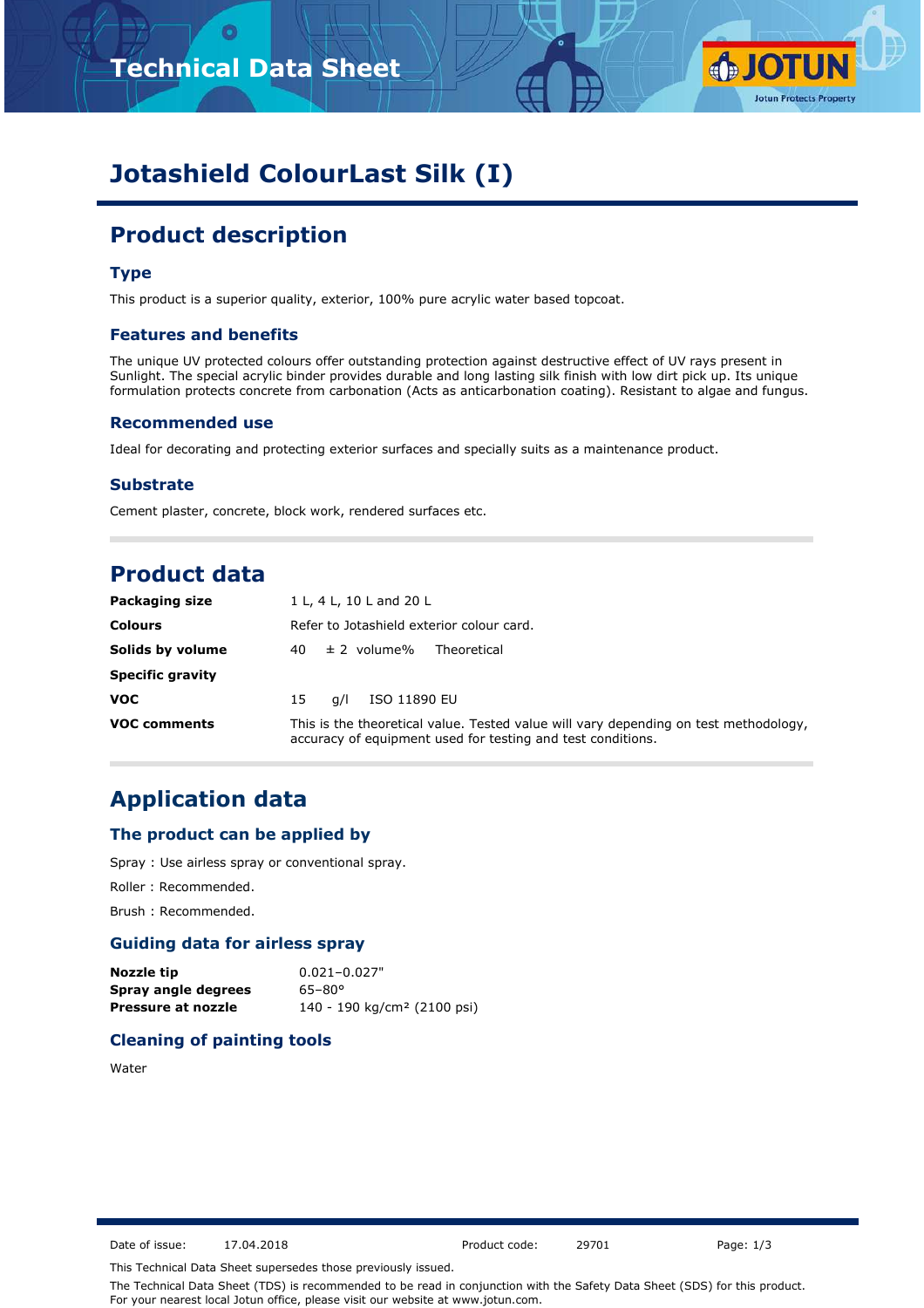

### **Film thickness per coat**

#### **Typical recommended range**

Dry film thickness 27 - 37 µm Wet film thickness 62 - 77 µm Film thickness will vary and is calculated as average.

Theoretical spreading rate 9.5 - 12.9 m²/l

Spreading rate depends on film thickness applied, type of texture, surface porosity, imperfections, temperature, wastage during painting etc.

Maximum spread rate per coat is obtained at minimum dry film thickness and vice versa.

#### **Thinner**

Water

#### **Dilution**

30 %

#### **Conditions during application**

The temperature of the substrate should be minimum 10 °C and at least 3 °C above the dew point of the air, measured in the vicinity of the substrate. Good ventilation is usually required in confined areas to ensure proper drying.

### **Drying times**

Drying times are generally related to air circulation, temperature, film thickness and number of coats, and will be affected correspondingly. The figures given in the table are typical with:

1. Recommended data given is, for recoating with the same generic type of paint.

2. In case of multi-coat application, drying times will be influenced by the number and sequence and by the total thickness of previous coats applied.

3.The surface should be dry and free from any contamination prior to application of the subsequent coat.

| The drying time is measured by stated values:<br>Relative Humidity (RH) 50 % |                 |          |        |  |  |
|------------------------------------------------------------------------------|-----------------|----------|--------|--|--|
| Substrate temperature                                                        | 10 °C.          | - 23 °C. | 40 °C. |  |  |
| Surface (touch) dry                                                          | 12 h            | 6 h      | 2 h    |  |  |
| Hard dry                                                                     | 16 h            | 8 h      | 4 h    |  |  |
| Dry to over coat, minimum                                                    | 12 <sub>h</sub> | 6 h      | 2 h    |  |  |

# **Directions for use**

### **Surface preparation**

The substrate must be sound, clean, dry and free from dust, oil, grease, laitance etc. All traces of form release agents/curing agents must be removed. A light sanding with suitable abrasive material is recommended before application. Any resulting dust/loose particles must be removed.

### **Recommended paint system**

#### **Primer**

Jotashield Alkali Resistant Primer (I) orAcrylic Emulsion Primer (I) or JOTASHIELD PENETRATING PRIMER : 1 Coat

Date of issue: 17.04.2018 Product code: 29701 Page: 2/3

This Technical Data Sheet supersedes those previously issued.

The Technical Data Sheet (TDS) is recommended to be read in conjunction with the Safety Data Sheet (SDS) for this product. For your nearest local Jotun office, please visit our website at www.jotun.com.